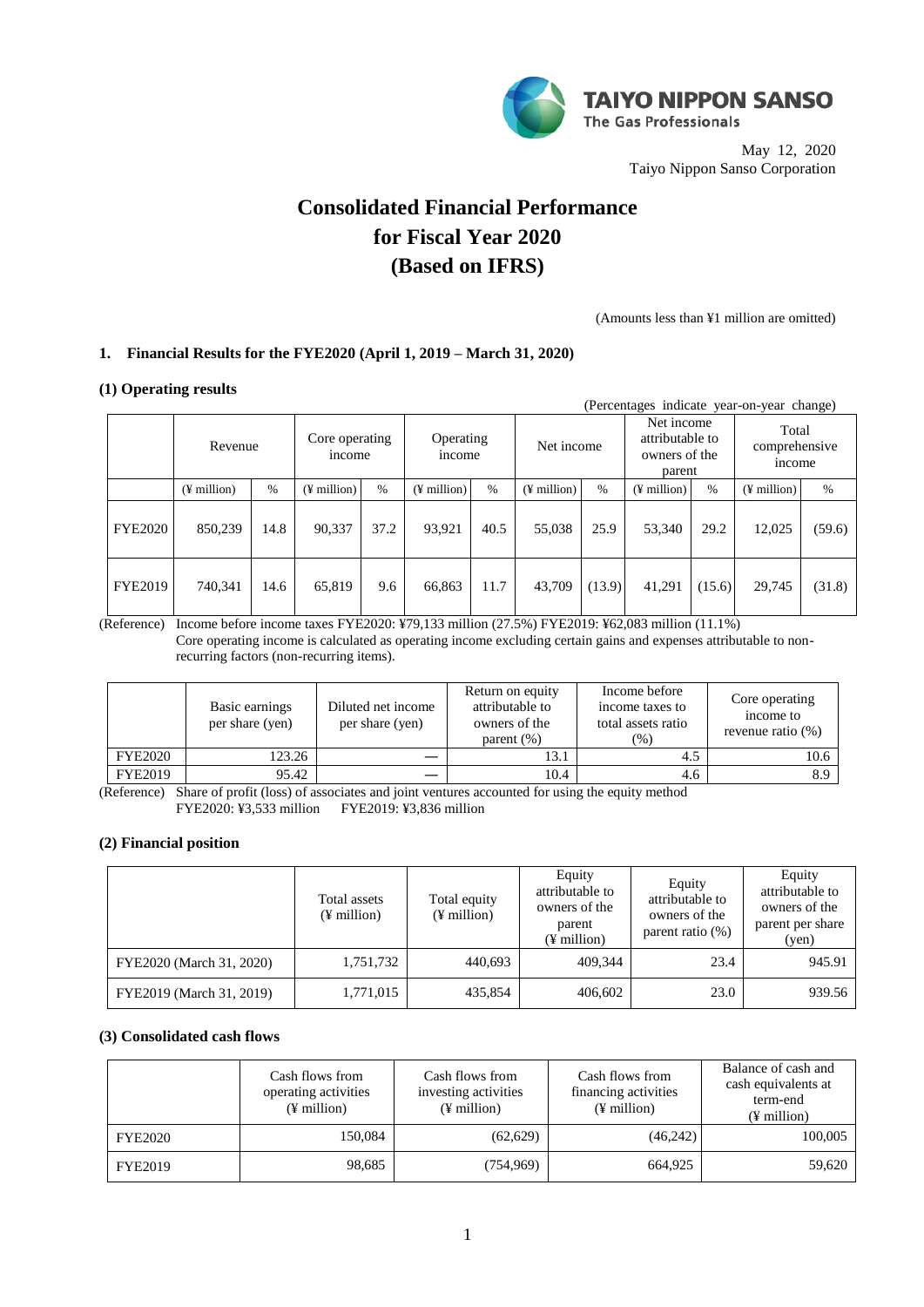## **2. Dividends**

|                |                         |                         | Annual Dividend         |          |       |                              |                                | Ratio of                                                                               |
|----------------|-------------------------|-------------------------|-------------------------|----------|-------|------------------------------|--------------------------------|----------------------------------------------------------------------------------------|
|                | End of<br>$1st$ quarter | End of<br>$2nd$ quarter | End of<br>$3rd$ quarter | Term end | Total | Total amount<br>of dividends | Payout ratio<br>(consolidated) | dividends to<br>equity<br>attributable to<br>owners of the<br>parent<br>(consolidated) |
|                | Yen                     | Yen                     | Yen                     | Yen      | Yen   | ¥ million                    | $\%$                           | $\%$                                                                                   |
| <b>FYE2019</b> |                         | 12.00                   |                         | 13.00    | 25.00 | 10,882                       | 26.2                           | 2.7                                                                                    |
| <b>FYE2020</b> |                         | 14.00                   |                         | 14.00    | 28.00 | 12,121                       | 22.7                           | 3.0                                                                                    |
| FYE2021 (est.) |                         | 14.00                   |                         | 14.00    | 28.00 |                              | 27.5                           |                                                                                        |

## **3. Forecasts for Business Operations for FYE2021 Full Term (April 1, 2020 – March 31, 2021)**

| (Percentages indicate year-on-year change) |               |       |                          |       |                            |        |                         |        |                                                          |        |                                      |
|--------------------------------------------|---------------|-------|--------------------------|-------|----------------------------|--------|-------------------------|--------|----------------------------------------------------------|--------|--------------------------------------|
|                                            | Revenue       |       | Core operating<br>income |       | Operating<br><i>n</i> come |        | Net income              |        | Net income<br>attributable to<br>owners of the<br>parent |        | Basic earnings<br>per share<br>(yen) |
|                                            | $(F$ million) | %     | (¥ million)              | %     | $(\frac{1}{2})$ million    | %      | $(\frac{1}{2})$ million | %      | $($ ¥ million $)$                                        | %      | (Yen)                                |
| Full term                                  | 830,000       | (2.4) | 82,000                   | (9.2) | 82,000                     | (12.7) | 46,000                  | (16.4) | 44,000                                                   | (17.5) | 101.67                               |

(Reference) Income before income taxes FYE2021 full term: ¥67,500 million [(14.7%)]

## **\*Notes**

(1) Changes in significant subsidiaries during the period (changes in specified subsidiaries resulting from changes in the scope of consolidation during the period under review): Yes

Excluded: 1 (Company name: Rivoira S.r.l.)

(Note) On March 20, 2020, Rivoira S.r.l. underwent an absorption merger with Nippon Gases Italia Holding S.R.L., a subsidiary of Taiyo Nippon Sanso Corporation, and was dissolved in the merger. As a result, when the absorption merger became effective, Nippon Gases Italia Holding S.R.L. changed its company name to Rivoria S.r.l.

(2) Changes in accounting principles, accounting estimates and restatements

- a. Changes in accounting policies due to the requirements of IFRS: Yes
- b. Changes in accounting policies other than the above: None
- c. Changes in accounting estimates: None
- (Note) For details, please refer to page 7, "Change in accounting policy" under "6. Notes to the Consolidated Financial Statements."

(3) Number of issued shares (common share)

- a. Number of issued shares at end of period (including treasury shares):
	- As of FYE2020 433,092,837 shares
	- As of FYE2019 433,092,837 shares
- b. Number of treasury shares at end of period:
	- As of FYE2020 339,139 shares
	- As of FYE2019 335,852 shares
- c. Average number of shares during the period:
	- FYE 2020 432,755,426 shares
	- FYE 2019 432,758,655 shares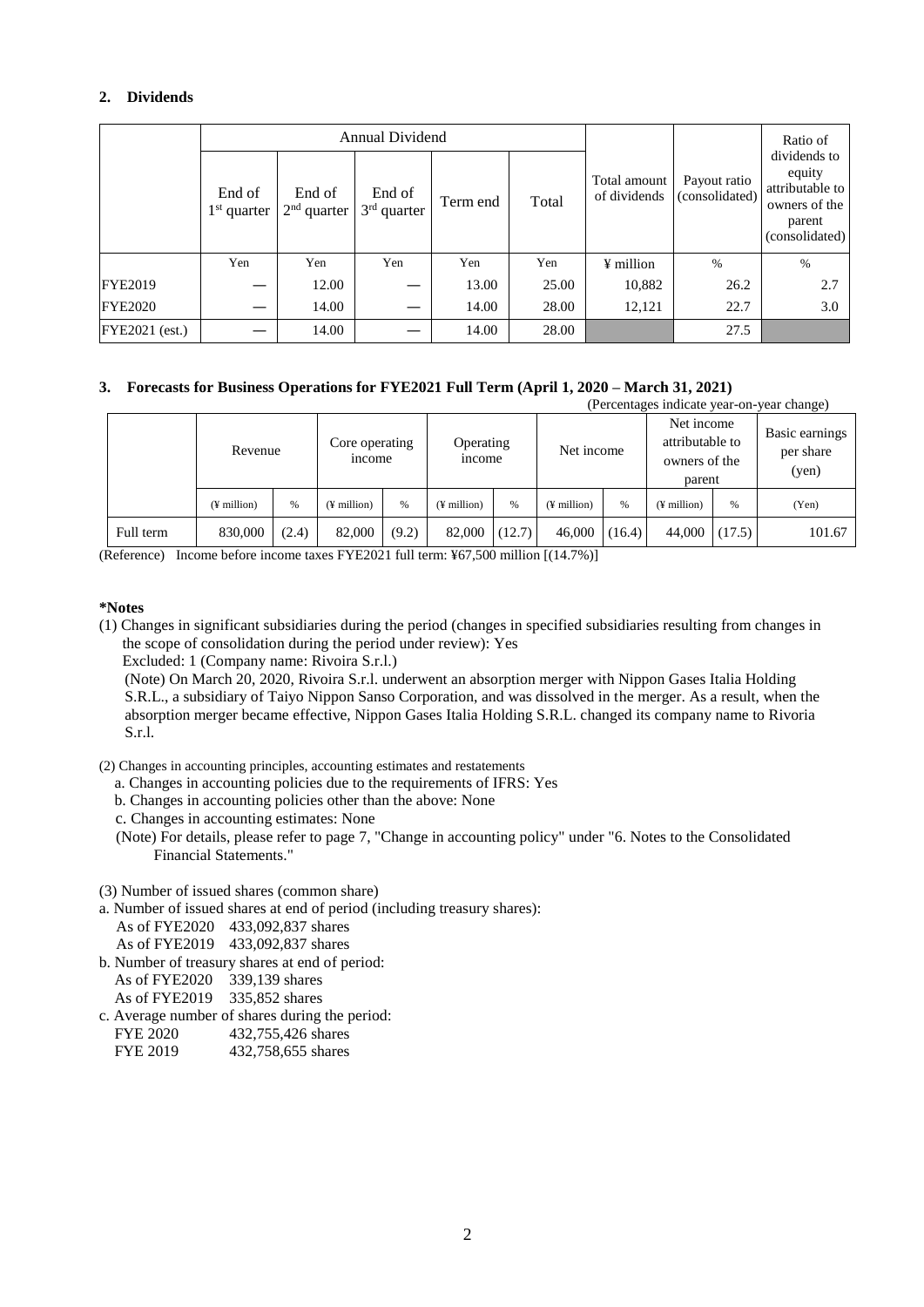# (Reference) Non-consolidated Business Results

### **Non-consolidated Business Results for FYE2020 full term (April 1, 2019 to March 31, 2020)** (1) Non-consolidated business results (Percentages indicate year-on-year change)

|                | Sales       |      | Operating<br><i>n</i> come |       | Ordinary<br><i>ncome</i> |        | Net income    |               |
|----------------|-------------|------|----------------------------|-------|--------------------------|--------|---------------|---------------|
|                | (¥ million) | $\%$ | $(F$ million)              | %     | (¥ million)              | %      | $(F$ million) | $\frac{0}{0}$ |
| <b>FYE2020</b> | 216,006     | 0.6  | 15.636                     | (6.1) | 15,019                   | (26.3) | 17.066        | (4.9)         |
| <b>FYE2019</b> | 214,628     | 0.3  | 16,656                     | (5.9) | 20,385                   | (17.8) | 17,952        | (16.8)        |

|                | Net income per share | Diluted net income per<br>share |
|----------------|----------------------|---------------------------------|
|                | (Yen)                | (Yen)                           |
| <b>FYE2020</b> | 39.42                |                                 |
| <b>FYE2019</b> | 41.47                |                                 |

## (2) Non-consolidated financial position

|         | Total assets  | Total equity  | Equity attributable to<br>owners of the parent<br>ratio | Net assets per share |  |
|---------|---------------|---------------|---------------------------------------------------------|----------------------|--|
|         | $(F$ million) | $(F$ million) | $\frac{0}{0}$                                           | $(F$ million)        |  |
| FYE2020 | 1,137,024     | 267,929       | 23.6                                                    | 618.90               |  |
| FYE2019 | 1.147.490     | 264.601       | 23.1                                                    | 611.21               |  |

(Reference) Shareholders' equity FYE2020: ¥267,929 million FYE2019: ¥264,601 million

**\*** Financial statements are not subject to audit by a certified public accountant or audit corporation

**\*** Explanation concerning the appropriate use of forecasts for business operations and other notable matters This report contains business forecasts and other forward-looking statements that are based on information currently available to the Company and certain assumptions judged to be reasonable by management. The Company gives no assurances that business forecasts will be attained. Moreover, actual results may differ materially from business forecasts due to various factors. For details on the assumptions of the forecasts and related matters, please see page 6, "(3) Future Outlook," in "4. Overview of the Business Results for the Fiscal Year Under Review."

The Company plans to hold a briefing of results for institutional investors and analysts on Thursday, May 21, 2020. Results materials handed out at that briefing will be posted on the Company website in a prompt manner following the briefing.

## **4. Overview of Business Results for the Fiscal Year Under Review**

## **(1) Overview**

The business environment surrounding the Taiyo Nippon Sanso Group (TNSC Group) in the fiscal year under review (from April 1, 2019 to March 31, 2020) felt the impact of factors such as trade friction between China and the United States, while in Japan manufacturing activities weakened mainly in related industries. In the electronics-related field, shipments of electronic materials gases in Japan remained on a par with the previous fiscal year, but performance decreased overseas. In the United States, meanwhile, there is a sound base in the manufacturing sector and shipments of separate gases (oxygen, nitrogen and argon) were on a par with the previous fiscal year.

However, the impact of the COVID-19 pandemic on a global scale showed in the Gas Business in Europe and Thermos Business from the latter half of the fourth quarter of the fiscal year under review.

Against this backdrop, the TNSC Group achieved the following results for the fiscal year under review. Revenue on a consolidated basis increased 14.8% year on year to ¥850,239 million, core operating income rose 37.2% to ¥90,337 million, operating income increased 40.5% to ¥93,921 million, and net income attributable to owners of the parent increased 29.2% to ¥53,340 million.

Core operating income is calculated as operating income excluding certain gains and expenses attributable to non-recurring factors (non-recurring items).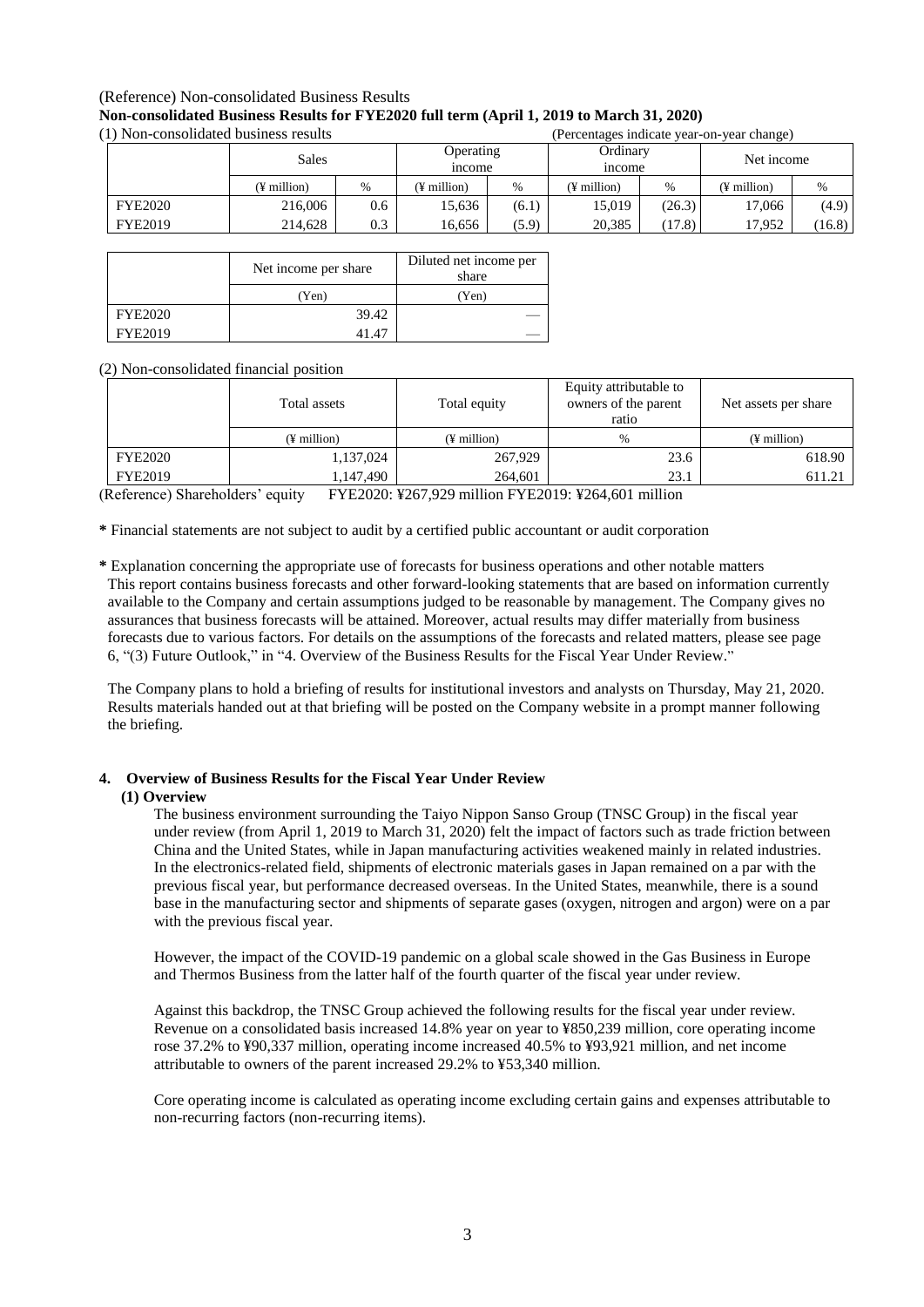#### **(2) Overview of business performance by reportable segment**

A breakdown of business performance by reportable segment is as follows. Segment income represents core operating income.

#### **Gas Business in Japan**

In the industrial gas-related business, revenue from air separation gases, a core product, decreased year on year for use primarily in the key industries of steel, non-ferrous metals, metal processing, transportation equipment and chemicals. In the electronics related field, revenue from electronic materials gases was mostly on par with the previous fiscal year. In equipment and installation, there was a contribution to earnings from the medical equipment sales company, IMI Co., Ltd., acquired in October 2018.

As a result, in the Gas Business in Japan, revenue decreased 2.1% year on year to ¥356,145 million, while segment income decreased 3.6% to ¥28,737 million.

#### **Gas Business in the United States**

In the industrial-gas related business, revenue mainly from bulk gas increased following a steady performance in the manufacturing sector. In the on-site business, the start of operation at new projects for a chemicals manufacturer and other customers contributed to revenue. In addition, revenue rose partly due to a contribution from the HyCO\* business acquired in February 2019. In the electronics-related field, revenue from equipment and installation decreased.

As a result, in the Gas Business in the United States, revenue increased 6.2% year on year to ¥198,869 million, and segment income rose 42.4% to ¥22,263 million.

 $*$  HyCO stands for hydrogen  $(H<sub>2</sub>)$  and carbon monoxide (CO), which are separated from natural and other gases through a technology called Steam Methane Reforming (SMR). The HyCO business provides largescale supply of  $H_2$  and CO to oil refining and petrochemical industries through a pipeline.

#### **Gas Business in Europe**

Revenue increased year on year mainly in bulk gas in Germany, the Benelux countries and northern Europe, despite a decrease in Spain in the on-site business. Revenue decreased year on year in Spain and Italy in March due to the spread of COVID-19.

As a result, in the Gas Business in Europe, revenue was ¥165,564 million and segment income was ¥24,854 million. The European business acquired from Praxair, Inc. of the United States in December 2018, has been presented in this segment from the third quarter of the previous fiscal year.

#### **Gas Business in Asia & Oceania**

In the industrial gas-related business, revenue from bulk gas decreased mainly due to decreases in China and reduced revenue in the Philippines and Thailand. In Australia, sales of LPG were solid. In the electronicsrelated business, revenue increased due to a significant increase in equipment and installation despite a decrease year on year in shipments of electronic materials gases.

As a result, in the Gas Business in Asia & Oceania, revenue decreased 1.5% year on year to ¥104,541 million, while segment income increased 8.8% to ¥9,952 million.

#### **Thermos Businesses**

In the Thermos Business, revenue decreased year on year due to sluggish sales of the mainstay sports-use vacuum bottles and heat-retaining lunch boxes in Japan because of unseasonable weather with a prolonged rainy season and a warm winter, and despite the contribution to revenue made by frying pans, a new product launched in the previous fiscal year. Overseas, shipments decreased year on year due to the impact of such issues as worsening relations between Japan and South Korea, demonstrations in Hong Kong and business slowdown due to U.S.-China trade friction. In addition, as well as halting operations at overseas production plants in the latter half of the fourth quarter of the fiscal year under review due to the COVID-19 pandemic, inbound tourism demand contracted in Japan and sales volumes declined.

As a result, in the Thermos Business, revenue decreased 9.6% year on year to ¥25,118 million, and segment income fell 21.4% to ¥7,224 million.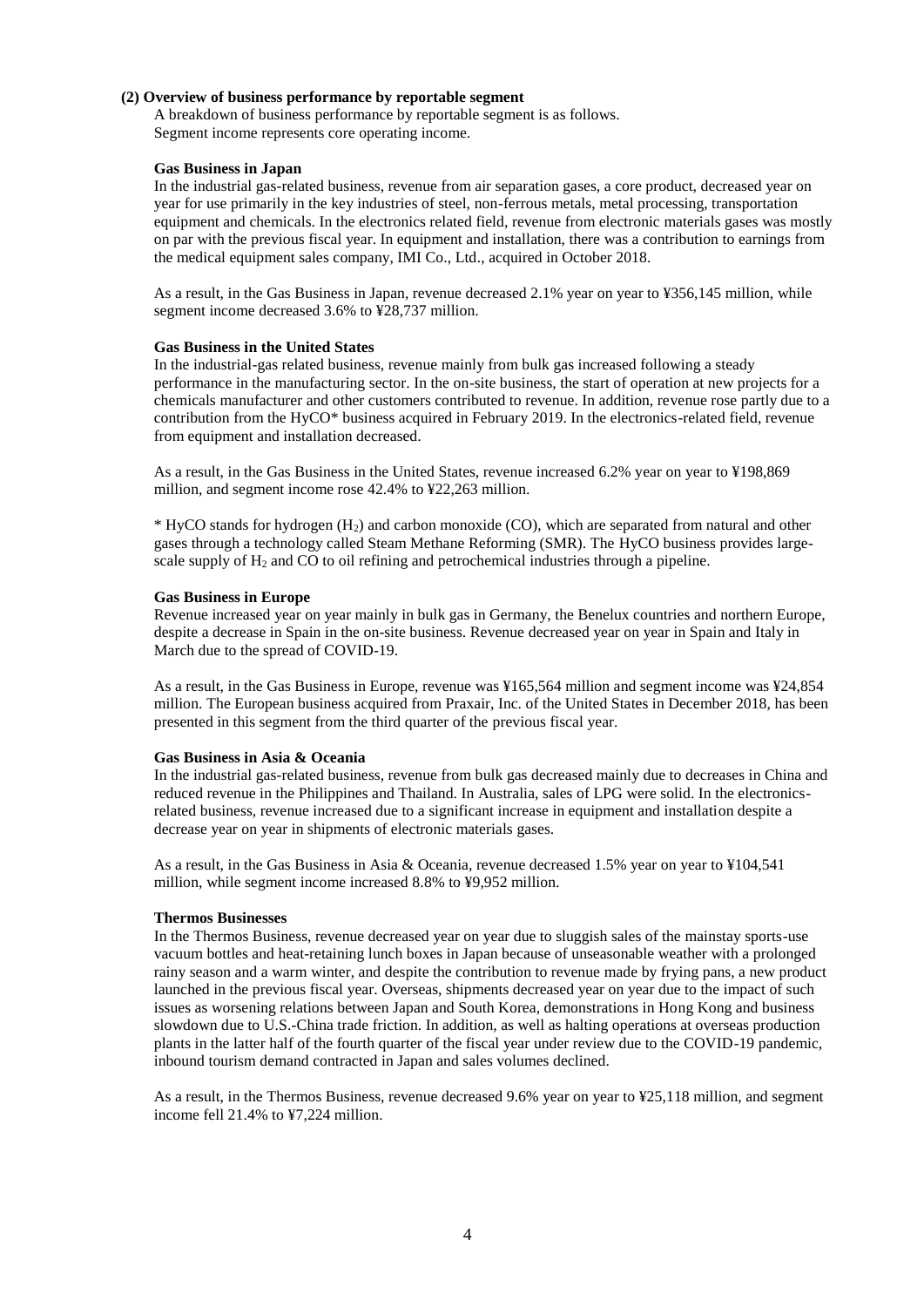## **(3) Future Outlook**

The consolidated earnings forecast for the fiscal year ending March 31, 2021 is as per the table below. The outlook going forward is a worsening of the global economy due to the COVID-19 pandemic with the assumption being that current conditions will continue in the first quarter of the fiscal year ending March 31, 2021, incremental recovery will move ahead in the second quarter and business will essentially return to normal from the third quarter onward. This earnings forecast is being made at a time when the timing of convergence of risks arising from the spread of COVID-19 remains unknown, and projections include the risk of reduced revenue and the like, based on current circumstances, but there is a possibility that the situation regarding the spread of the virus changes significantly. In the event of a revision becoming necessary, the Company will disclose such information promptly. The assumed exchange rates for the earnings forecast for the U.S. dollar and euro are US\$1 =  $\text{\textsterling}108$  and  $\text{\textsterling}1 = \text{\textsterling}120$ , respectively.

When calculating for the earnings forecast, the main reasons for change are assumed as follows for comparison with the fiscal year ended March 31, 2020.

- ・ Revenue in industrial gas and hard goods is expected to fall by approximately 15% year on year in the first quarter of the fiscal year ending March 31, 2021, decrease by approximately 10% year on year in the second quarter, and be on a par with the previous year from the third quarter onward, with the impact on core operating income calculated by taking into consideration the profit margin in each region.
- ・ Currently, there has not been a significant impact on operations by customers in the electronics-related business, so there is expected to be favorable growth due to higher revenue in Japan and other markets as initially forecast.
- ・ In the Thermos Business, the COVID-19 pandemic is expected to have an impact on results, focusing on the first quarter of the fiscal year ending March 31, 2021, mainly in Japan, China and South Korea.

|                               | Revenue | Core operating<br>income | Operating income | Net income | Net income<br>attributable to<br>owners of the<br>parent |
|-------------------------------|---------|--------------------------|------------------|------------|----------------------------------------------------------|
| FYE2021<br>(¥ billion)        | 830.0   | 82.0                     | 82.0             | 46.0       | 44.0                                                     |
| <b>FYE2020</b><br>(¥ billion) | 850.2   | 90.3                     | 93.9             | 55.0       | 53.3                                                     |
| Change $(\%)$                 | (2.4)   | (9.2)                    | (12.7)           | (16.4)     | (17.5)                                                   |

## 【Calculating for the earnings forecast in FYE2021(¥billion)】

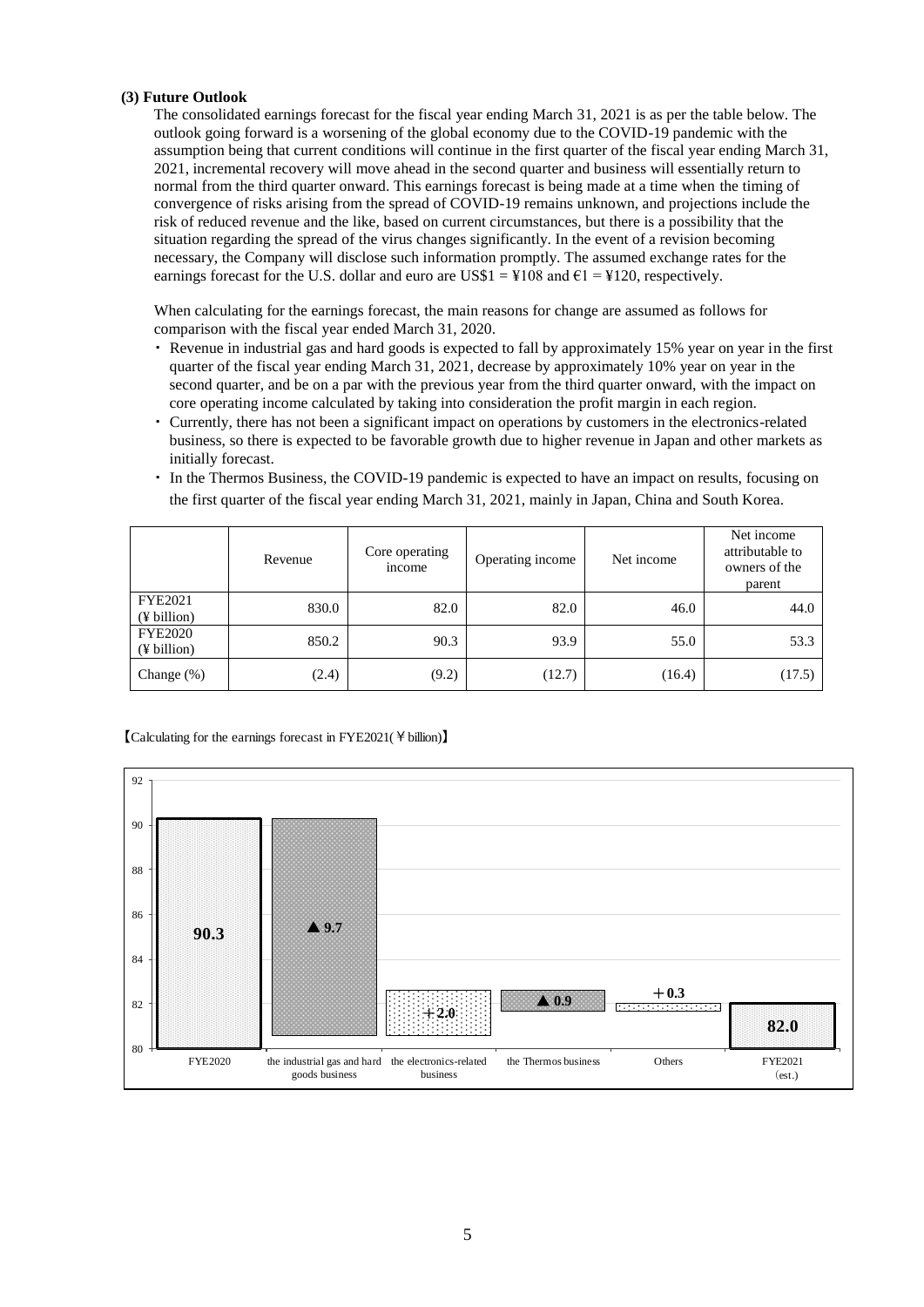## **(4) Basic Policy on Profit Distribution and Dividends for FYE2020 and FYE2021**

The Company's basic policy is to continuously maintain a stable dividend, while remaining mindful of the need to retain internal reserve to enhance and strengthen the business structure. The Company will strive to return profits to shareholders through a dividend policy linked to consolidated business performance.

In accordance with this policy, the Company plans to set the year-end dividend for the fiscal year under review at ¥14 per share. Therefore, the Company plans to pay an annual dividend of ¥28 per share, including an interim dividend of ¥14 per share. For the fiscal year ending March 31, 2021, the Company plans to pay an annual dividend of ¥28 per share, including an interim dividend of ¥14 per share.

## **5. Basic Policy on the Selection of Accounting Standards**

From the fiscal year ended March 31, 2017, the TNSC Group has adopted International Financial Reporting Standards (IFRS) primarily for the purpose of improving the international comparability of financial statements in the capital markets and to unify accounting procedures within the TNSC Group.

#### **6. Notes to the Consolidated Financial Statements (Note regarding going concern assumption)** Not applicable.

## **(Change in accounting policy)**

The main accounting standards and interpretations applied by the TNSC Group from the first quarter of the fiscal year under review are as follows:

| Standards and interpretations |        | Outline of new standards or revisions                                                                                                                                                                                                                                                                                                                                                                                                                                     |
|-------------------------------|--------|---------------------------------------------------------------------------------------------------------------------------------------------------------------------------------------------------------------------------------------------------------------------------------------------------------------------------------------------------------------------------------------------------------------------------------------------------------------------------|
| <b>IFRS 16</b>                | Leases | IFRS 16 sets forth revisions to accounting procedures and disclosure<br>methods for the treatment of leases.<br>Under a single lessee accounting model and for all leases with a term<br>of more than 12 months undertaken as lessee, IFRS 16 primarily requires<br>lessees, in principle, to reflect in the financial statements their assets<br>representing their right to use leased assets and liabilities representing<br>their obligations to make lease payments. |

As a result of the application of IFRS 16, the carrying amount of the TNSC Group's lease-related assets increased by ¥34.1 billion and lease liabilities simultaneously increased by ¥34.6 billion on the date of initial application of this standard. Furthermore, right-of-use assets become property, plant and equipment and lease liabilities are displayed in other financial liabilities (non-current and current)

Upon applying IFRS 16, the TNSC Group has adopted the method where the cumulative effect of applying this standard is recognized at the date of initial application, which is allowed as a transitional measure. There was no cumulative effect at the date of initial application of this standard.

## **(Segment information)**

## **(1) Outline of reportable segments**

The TNSC Group conducts gas businesses in Japan and overseas, mainly for customers in the steel, chemical, and electronics industries, and has built production and sales structures for its main products in Japan, the United States, Europe, and Asia & Oceania. In addition, the TNSC Group conducts the manufacture and sales business of housewares such as stainless steel vacuum bottles. Therefore, the Company has established the following five reportable segments: Gas Business in Japan, Gas Business in the United States, Gas Business in Europe, Gas Business in Asia & Oceania, and Thermos Business.

The principal products and services included in the four segments are shown in the table below.

| Business segment                                                      | Main products and services                                                                                                                                        |  |  |  |  |
|-----------------------------------------------------------------------|-------------------------------------------------------------------------------------------------------------------------------------------------------------------|--|--|--|--|
| Gas Business in Japan                                                 | Oxygen, nitrogen, argon, carbon dioxide, helium, hydrogen, acetylene, gas-                                                                                        |  |  |  |  |
| Gas Business in the<br><b>United States</b><br>Gas Business in Europe | related equipment, specialty gases (electronic materials gases, pure gases, etc.),<br>electronics-related equipment and installation, semiconductor manufacturing |  |  |  |  |
|                                                                       | equipment, cutting and welding equipment, welding materials, plants and                                                                                           |  |  |  |  |
| Gas Business in Asia $\&$<br>Oceania                                  | machinery, liquid petroleum gas (LPG) and related equipment, medical-use<br>gases (oxygen, nitrous oxide, etc.), medical equipment, stable isotopes               |  |  |  |  |
| Thermos Business                                                      | Housewares                                                                                                                                                        |  |  |  |  |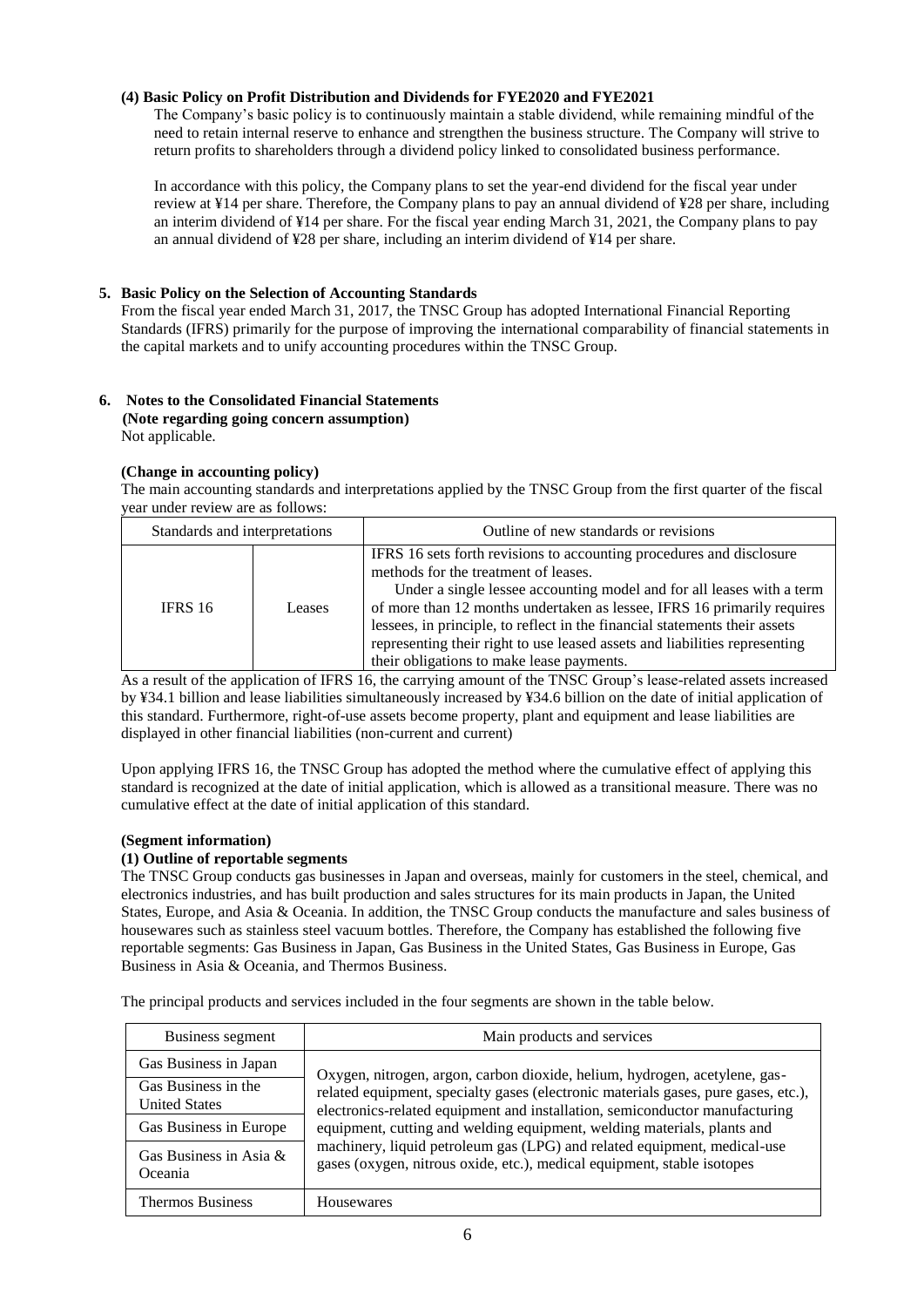The accounting methods adopted for the reported operating segments are the same as the methods adopted to prepare the consolidated financial statements for the preceding fiscal year. Revenue from inter-segment transactions and transfers is based primarily on prevailing market prices.

|                                                                                                                 |                                    |                                                             |                                     |                                                |                            |         |                              | $(\frac{y}{y})$ million                        |
|-----------------------------------------------------------------------------------------------------------------|------------------------------------|-------------------------------------------------------------|-------------------------------------|------------------------------------------------|----------------------------|---------|------------------------------|------------------------------------------------|
|                                                                                                                 | Business segment                   |                                                             |                                     |                                                |                            |         | Amounts on                   |                                                |
|                                                                                                                 | Gas<br><b>Business</b><br>in Japan | Gas<br><b>Business</b><br>in the<br>United<br><b>States</b> | Gas<br><b>Business</b><br>in Europe | Gas<br><b>Business</b><br>in Asia &<br>Oceania | Thermos<br><b>Business</b> | Total   | Adjust-<br>ments<br>(Note 1) | the<br>Consolidated<br>Statements of<br>Income |
| Revenue                                                                                                         |                                    |                                                             |                                     |                                                |                            |         |                              |                                                |
| Revenue to<br>external customers                                                                                | 363,951                            | 187,323                                                     | 55,101                              | 106,164                                        | 27,800                     | 740,341 |                              | 740,341                                        |
| Revenue from<br>inter-segment<br>transactions and<br>transfers                                                  | 8,177                              | 14,426                                                      |                                     | 3,813                                          | 37                         | 26,454  | (26, 454)                    |                                                |
| Total                                                                                                           | 372,129                            | 201,749                                                     | 55,101                              | 109,977                                        | 27,837                     | 766,795 | (26, 454)                    | 740,341                                        |
| Segment income<br>(Note 2)                                                                                      | 29,808                             | 15,634                                                      | 6,567                               | 9,149                                          | 9,189                      | 70,350  | (4,531)                      | 65,819                                         |
| Other items                                                                                                     |                                    |                                                             |                                     |                                                |                            |         |                              |                                                |
| Depreciation and<br>amortization                                                                                | 18,077                             | 21,710                                                      | 8,855                               | 6,257                                          | 1,090                      | 55,992  | 118                          | 56,111                                         |
| Impairment loss                                                                                                 | 97                                 |                                                             |                                     | 1,340                                          |                            | 1,438   |                              | 1,438                                          |
| Share of profit<br>(loss) of<br>associates and<br>joint ventures<br>accounted for<br>using the equity<br>method | 52                                 | (121)                                                       | (6)                                 | (10)                                           | 3,923                      | 3,835   | $\mathbf{0}$                 | 3,836                                          |

## **(2) Figures of revenue and income (loss) by reportable segment FYE2019 (April 1, 2018 – March 31, 2019)**

Notes:

1. The ¥4,531 million negative adjustment for segment income is comprised of ¥237 million of intersegment eliminations and companywide expenses of ¥1,598 million that were not allocated to any particular reportable segment, as well as the expenses of ¥2,695 million to acquire the European business. These companywide expenses related principally to basic research expenses that were not allocated to a particular reportable segment.

2. Segment income represents core operating income, which is calculated as operating income excluding certain gains or losses attributable to non-recurring factors (non-recurring items).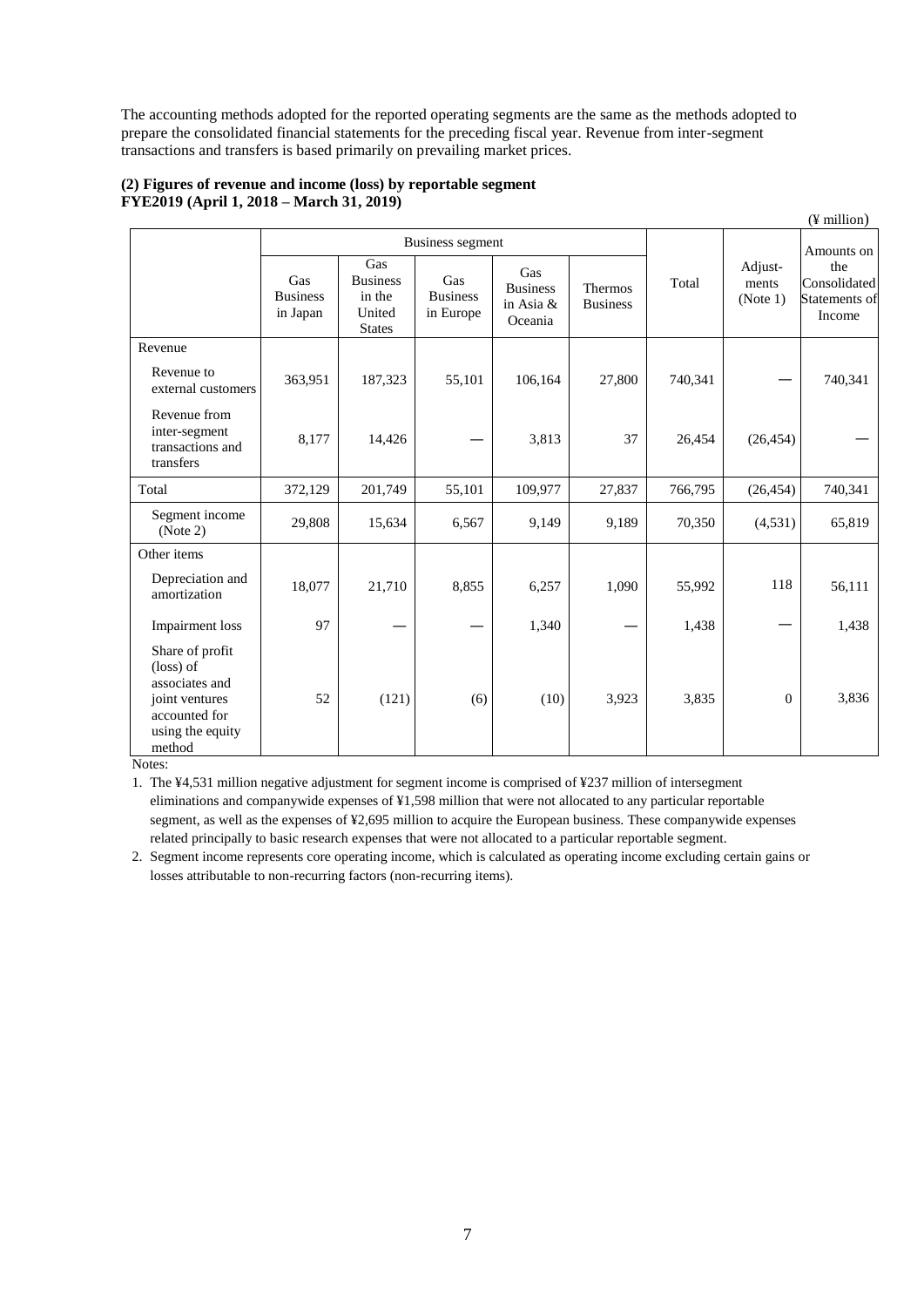## **FYE2020 (April 1, 2019 – March 31, 2020)**

| 1112020 (1111111,201)                                                                                                    |                                    | $11101$ CH $011$ and $001$                                  |                                     |                                                |                                   |         |                              | (¥ million)                                    |
|--------------------------------------------------------------------------------------------------------------------------|------------------------------------|-------------------------------------------------------------|-------------------------------------|------------------------------------------------|-----------------------------------|---------|------------------------------|------------------------------------------------|
|                                                                                                                          | Business segment                   |                                                             |                                     |                                                |                                   |         | Amounts on                   |                                                |
|                                                                                                                          | Gas<br><b>Business</b><br>in Japan | Gas<br><b>Business</b><br>in the<br>United<br><b>States</b> | Gas<br><b>Business</b><br>in Europe | Gas<br><b>Business</b><br>in Asia &<br>Oceania | <b>Thermos</b><br><b>Business</b> | Total   | Adjust-<br>ments<br>(Note 1) | the<br>Consolidated<br>Statements of<br>Income |
| Revenue                                                                                                                  |                                    |                                                             |                                     |                                                |                                   |         |                              |                                                |
| Revenue to<br>external customers                                                                                         | 356,145                            | 198,869                                                     | 165,564                             | 104,541                                        | 25,118                            | 850,239 |                              | 850,239                                        |
| Revenue from<br>inter-segment<br>transactions and<br>transfers                                                           | 10,272                             | 17,480                                                      | 166                                 | 3,088                                          | 24                                | 31,032  | (31,032)                     |                                                |
| Total                                                                                                                    | 366,418                            | 216,350                                                     | 165,731                             | 107,629                                        | 25,143                            | 881,272 | (31,032)                     | 850,239                                        |
| Segment income<br>(Note 2)                                                                                               | 28,737                             | 22,263                                                      | 24,854                              | 9,952                                          | 7,224                             | 93,032  | (2,695)                      | 90,337                                         |
| Other items                                                                                                              |                                    |                                                             |                                     |                                                |                                   |         |                              |                                                |
| Depreciation and<br>amortization                                                                                         | 18,924                             | 28,749                                                      | 27,732                              | 6,732                                          | 1,226                             | 83,365  | 433                          | 83,798                                         |
| Impairment loss                                                                                                          | 38                                 |                                                             |                                     |                                                |                                   | 38      |                              | 38                                             |
| Share of profit<br>$(\text{loss})$ of<br>associates and<br>joint ventures<br>accounted for<br>using the equity<br>method | 280                                | (123)                                                       | (23)                                | 63                                             | 3,372                             | 3,569   | (0)                          | 3,569                                          |

Notes:

1. The ¥2,695 million negative adjustment for segment income is comprised of ¥853 million of intersegment eliminations and companywide expenses of ¥1,841 million that were not allocated to any particular reportable segment. These companywide expenses related principally to basic research expenses that were not allocated to a particular reportable segment.

2. Segment income represents core operating income, which is calculated as operating income excluding certain gains or losses attributable to non-recurring factors (non-recurring items).

## **Reconciliation of segment income with income before income taxes is shown in the table below.**

|                                                                                                     | <b>FYE2019</b>                    | <b>FYE2020</b>                    |  |
|-----------------------------------------------------------------------------------------------------|-----------------------------------|-----------------------------------|--|
|                                                                                                     | (April 1, 2018 to March 31, 2019) | (April 1, 2019 to March 31, 2020) |  |
| Segment income                                                                                      | 65,819                            | 90,337                            |  |
| Gain on sales of noncurrent assets                                                                  | 1,336                             | 6,490                             |  |
| Share of profit (loss) of associates<br>and joint ventures accounted for<br>using the equity method |                                   | (35)                              |  |
| Impairment loss                                                                                     | (20)                              | (1910)                            |  |
| Other                                                                                               | (272)                             | (960)                             |  |
| Operating income                                                                                    | 66,863                            | 93,921                            |  |
| Financial revenue                                                                                   | 2,294                             | 1,150                             |  |
| Financial expenses                                                                                  | (7,074)                           | (15,938)                          |  |
| Income before income taxes                                                                          | 62,083                            | 79.133                            |  |